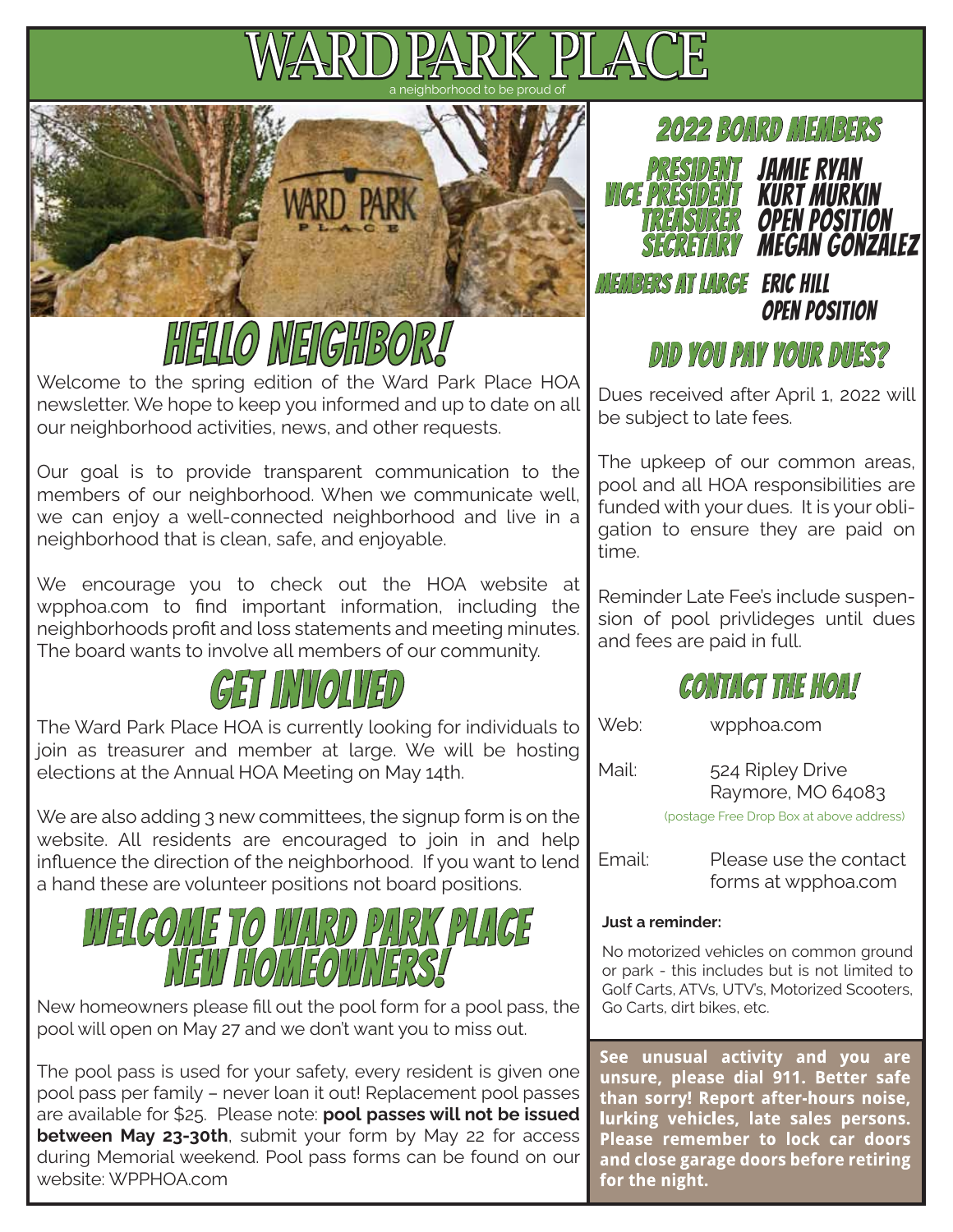

rhood to be proud of

Homeowners please address the following items if applicable to your property. This is a general guideline for our community.

- 1. Exterior Upkeep: Faded Paint, Dry Rot, Roof, Fence, Decks, etc.
- 2. Yard Upkeep: Mowing, Edging, Tree Trimming, Weed Control, etc.
- 3. Other Exterior Maintenance: If you have any other exterior home or garage damage, please don't delay in making repairs.
- 4. Trash cans may be placed at the curb the evening before trash day and need to be removed after trash pick up.

**Reminder: No Boats, Trailers, RV's etc. are not allowed in drive ways until Memorial Day weekend**

## SPRING GIFANING2

Before you start spring maintenance on your home, remember that exterior changes and new paint colors need to be approved by the architectural control committee. Use the form on the website to let us know what you are planning.



**May 27th Pool Opens July 4th** Parade

- **September 6th** Pool Closed **September TBD** Garage Sale
- 

**April 28-30** Garage Sale **May 14th Kickball Game May 14th HOA meeting** at Park

 $2022$  EVENTS

**June 11th Kids Pool Party August 20th** Movie Night at the pool **December 23st** Holiday Lighting Judging

## KICKBALL - Potluck Picnic

#### **May 14, 2022**

Join us for a neighborhood kickball game and picnic. The HOA will provided burgers and hot dogs please bring a side. Kickball at Noon - Lunch at 1

We will host the annual board meeting during lunch. We hope all neighbors join us for this opportunity to come together and enjoy the afternoon with neighborhood friends.

## neighborhood services

| trash | <b>Constable Sanitation</b>                | $(816)$ 204-1192 |
|-------|--------------------------------------------|------------------|
| water | Cass County Water Supply #3 (816) 331-1071 |                  |
| sewer | City of Raymore                            | $(816)$ 331-5182 |
| power | Evergy                                     | (888) 471-5275   |
| qas   | <b>Spire</b>                               | (800) 582-1234   |
|       | report a power outage                      | (888) 544-4852   |
|       |                                            |                  |

Information about our neighborhood and the surrounding area can be found within the nextdoor app. Find it in the app store on your device.

**Nextdoor** 



#### **Social**

The social committee is exactly what you think it is! The party planners for the neighborhood. Members of this committee will be allotted a budget for each event approved by the board.

#### **Current Events**

Spring Kickball - 4th of July Parade – Kids Pool Party – Movie Night at the pool - Christmas light judging

#### **Grounds**

This grounds committee oversees the common areas, fountain and sprinkler maintenance.

#### **Current and Future Projects**

pool landscaping - tree replacement along Ward Road - sprinkler maintenance and repair

#### **Safety and Compliance**

The Safety and Compliance committee is responsible for ensuring the homes in the neighborhood meet the requirements of upkeep and maintenance. This committee will submit violations to the board for further action.

#### **Current and Future Projects**

oversee the creation and operations of a neighborhood watch program. create a listing of suggested household maintenance vendors.

#### **Architectural Control**

No changes are being made to ACC committee at this time.

## **SEVERE WEATHER SEASON**

Did you know that tornado sirens are not designed for you to hear when you are inside? Make sure and sign up for weather alerts or get a weather radio. Should the weather become dangerous for more information visit

http://stormaware.mo.gov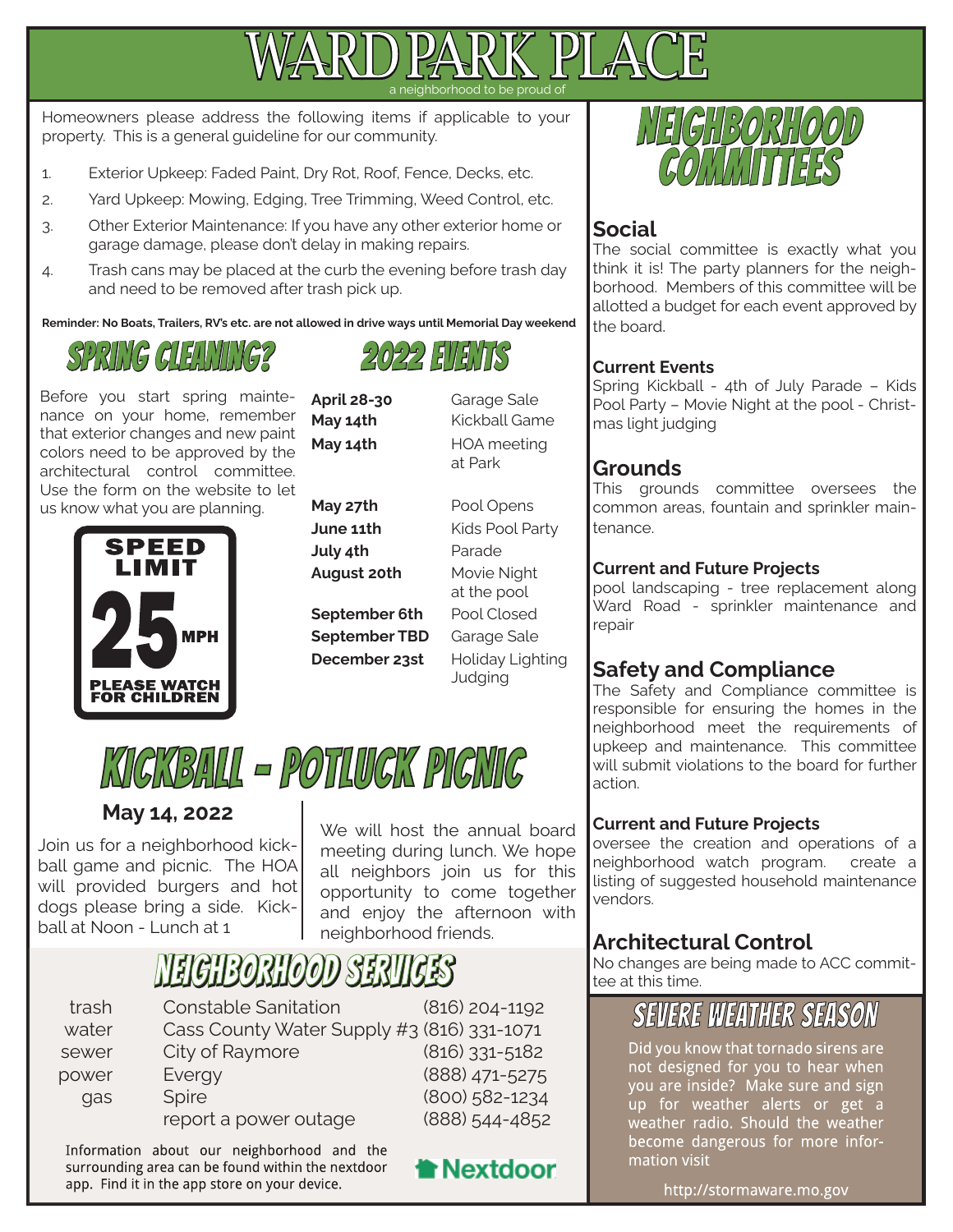



| <b>Total Income</b><br>Homeowners Dues 154 X \$325                 | \$50,050.00 |
|--------------------------------------------------------------------|-------------|
| <b>Expense - Operating</b>                                         |             |
| <b>Computer and Internet Expenses</b>                              | 300.00      |
| Insurance Expense                                                  | 2,400.00    |
| Lien Filing Fees                                                   | 500.00      |
| Miscellaneous Expenses                                             | 250.00      |
| Postage and Delivery                                               | 300.00      |
| <b>Professional Fees</b>                                           |             |
| Legal Fees                                                         | 2,000.00    |
| Tax & Accounting Fees                                              | 400.00      |
| <b>Total Professional Fees</b>                                     | 2,400.00    |
| <b>Total Operating Expenses</b><br><b>Expense - Utilities</b>      | 6,150.00    |
| Electric                                                           | 2,000.00    |
| Water                                                              | 1,600.00    |
| <b>Total Utilities Exp</b><br><b>Expense - Pool</b>                | 3,600.00    |
| <b>Chemicals and Supplies</b>                                      | 2,900.00    |
| Gate Lock/Camera system                                            | 200.00      |
| Maintenance and Repairs                                            | 8,000.00    |
| Pool furniture                                                     | 1,000.00    |
| <b>Pool Utilities</b>                                              |             |
| Pool Electric                                                      | 2,300.00    |
| Pool Sewer                                                         | 200.00      |
| Pool Water                                                         | 1,400.00    |
| <b>Total Pool Utilities</b>                                        | 3,900.00    |
| <b>Total Pool Exp</b>                                              | 16,000.00   |
| <b>Expense - Social Events</b>                                     |             |
| Cookout; Kickball                                                  | 250.00      |
| Kids Pool Party                                                    | 250.00      |
| Fireworks; Dumpster; Etc                                           | 3,000.00    |
| Movie Night at the Pool                                            | 250.00      |
| <b>BBQ Cook Off</b>                                                | 250.00      |
| Holiday Lights Gift Card                                           | 100.00      |
| <b>Total Social Events Exp</b><br><b>Maintenance &amp; Repairs</b> | 4,100.00    |
| Landscaping and Groundskeeping                                     | 14,000.00   |
| Trees and plants                                                   | 800.00      |
| Sprinkler and Fountain Repairs                                     | 5,000.00    |
| <b>Total Maintenance &amp; Repairs</b>                             | 19,800.00   |
| <b>Grand Total - Exp; Utilities; M&amp;R</b>                       | 49,650.00   |
| <b>Net Balance</b>                                                 | 400.00      |
|                                                                    |             |

**To access the pool requires a gate card. If you have lost your card replacements are available from the HOA website.**

**Replacement card are \$25.**

**Existing cards will be cancelled only one card per household.**

**No Pool Cards Will Be Issued Between May 23-30.**

**Order Before May 22**